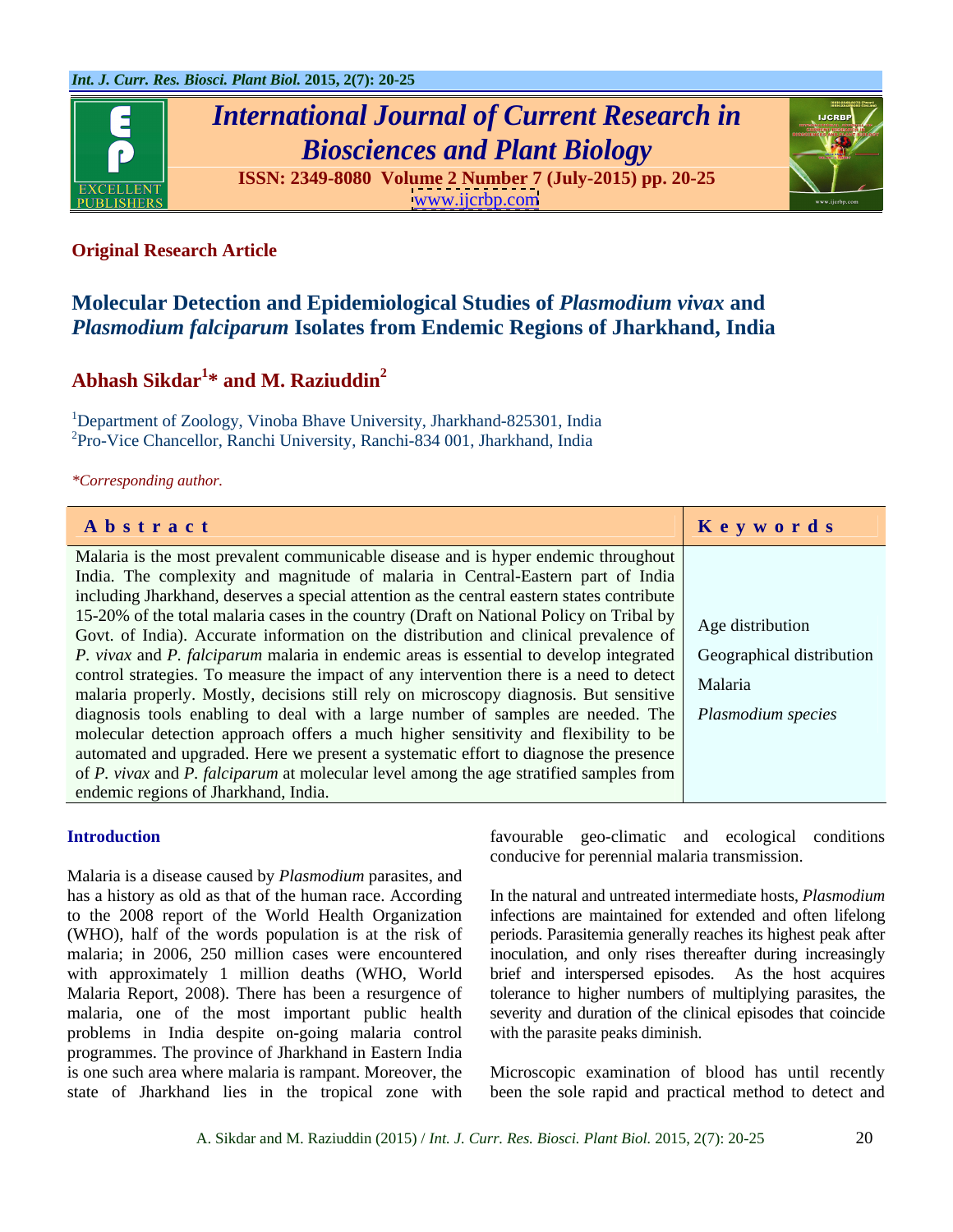### *Int. J. Curr. Res. Biosci. Plant Biol.* **2015, 2(7): 20-25**

identify *Plasmodium* parasites unequivocally. The main limitation of this method is the difficulty in detecting very low levels of parasites. In human infections, the probability of detecting the parasite diminishes rapidly as **Materials and methods** the parasitemia falls below 0.0005% or 25 parasites/microliter of blood. Medically this relative Ethical statement insensitivity is of little consequence because clinical episodes are only rarely associated with such low The present study was approved by the Institutional parasitemias. However, the fact that circulating parasites Ethics Committee of Vinoba Bhave University, are undetectable throughout the major part of the Hazaribag (No.VBU/R/502/2011) and all participants infection is of some consequence to the epidemiological and biological perception of malaria (Brown et al., 1992; Snounou et al., 1993; Black et al., 1994; Roper et al., 1996).

Amplification of DNA by polymerase chain reaction The province of Jharkhand in eastern India is one such (PCR) has provided the opportunity to devise highly sensitive methods of parasite detection (Jaureguiberry et average slide positivity rate (SPR) for symptomatic al., 1990; Sethabutr et al., 1992; Barker et al., 1992; individuals of 6 .8% over the last three years with Snounou et al., 1993; Tirasophon and Panwyim, 1993; *P.vivax* accounting for 44% of the cases (Malaria Control Tirasophon et al., 1994), and the specificity inherent to Program Annual Report Ranchi, Jharkhand, Directorate this method allows the unequivocal identification of the of Health Services; 2007). Study has been conducted in parasite species. The efficiency of the assay is markedly Jharkhand state emphasizing tribal dominant area as improved when a nested PCR strategy is adopted shown in Fig. 1, including Palamu- semi-urban mix (Snounou et al., 1993; Arai et al., 1994; Khoo et al., population of tribal, rural and urban, accounting highest 1996). In this strategy two rounds of amplification are malaria prevalence and malaria associated morbidity as carried out, with the product of the first reaction serving per the Malaria Control program Annual Report, Ranchi, as a template for a second reaction where the Jharkhand, Directorate of Health Services; 2007 in oligonucleotide primers used hybridize to sequences contained with that product. In this manner, a single geographically adjacent to Palamu, accounting severe parasite genome can be detected routinely and

reproducibly, and the sensitively then depends solely on the quantity and nature of the initial DNA template.

### **Materials and methods**

### **Ethical statement**

gave informed consent.

### **Selection and description of study area**

area where malaria is rampant. Jharkhand had a yearly Jharkhand, Latehar- rural and ethnic tribal population, cerebral malaria and death associated with malaria.

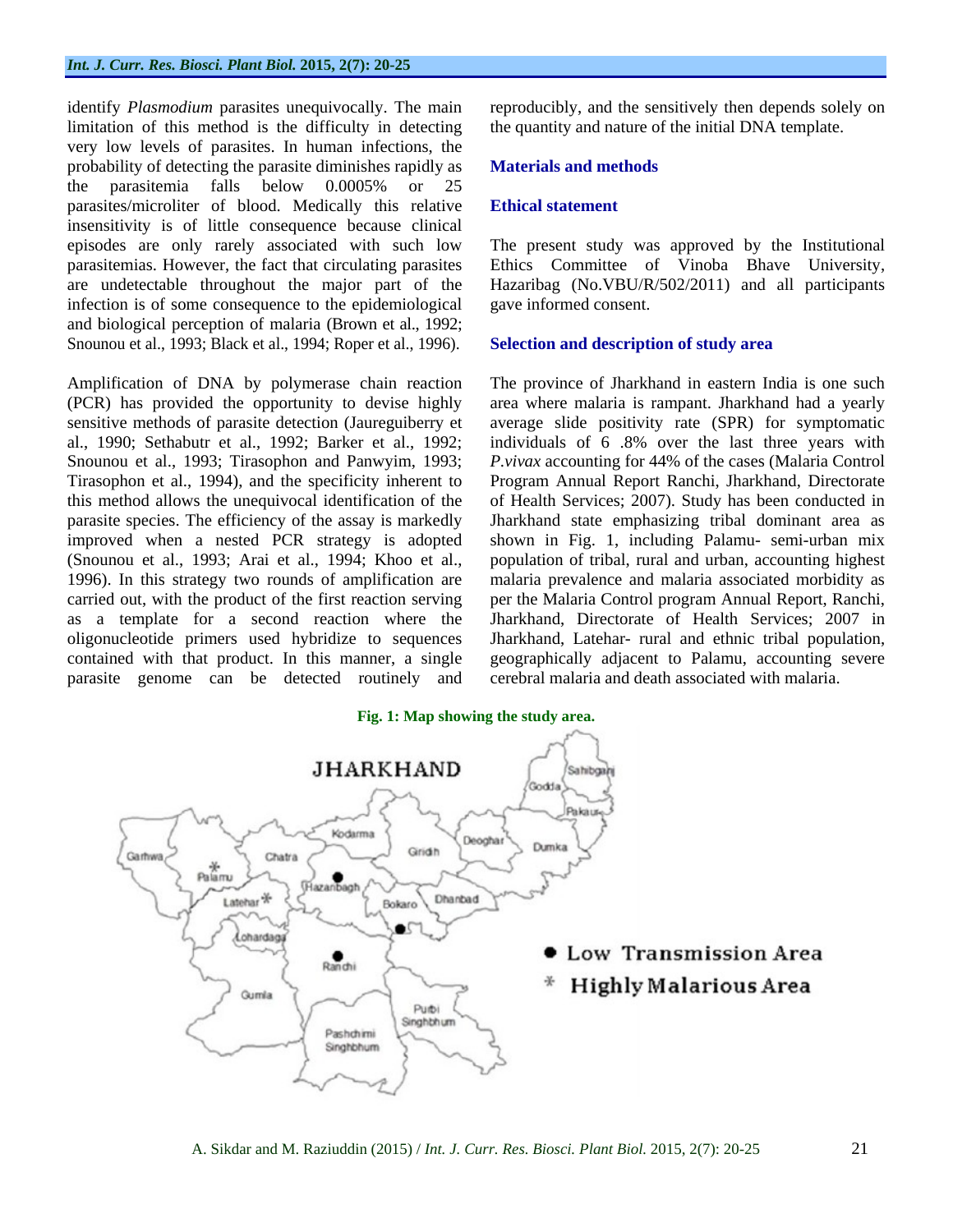transmission. Hazaribag had a yearly SPR for symptomatic individuals of 7.3% over the last three years AAG CCG AAG CAA AGA AAG TCC

Blood specimens were collected from all age groups during different transmission periods of the year from positive cases of *P. vivax and P. falciparum* malaria, which had undergone clinical investigation and confirmed on the basis of clinical symptoms and parasite The use of PCR-based methods to detect malaria

for each sample was used to isolate DNA at a time. The 2005; Rougemont et al., 2004). DNA was eluted with Tris-EDTA buffer (pH 8.0).

Bokaro, Ranchi district, were to represent an urban at 72°C. This primary PCR product was diluted 10 district with low transmission of malaria and the SPR in times and used as a DNA template for nested PCR to Ranchi district was 7.2% in 2005 (Ministry of Health and amplify *P. falciparum s* DNA using primers (P.fal-1 Family Welfare. National Vector Born Disease control 5'TTA AAC TTG TTT GGG AAA ACC AAA Program (Government of India, 2008); Hazaribag, a semi TAT3')(forward) and (P.fal-2 5'ACA CAA TGA ACT urban district, lies in the tropical zone with an annual CAA TCA TGA CTA CCC GTC3 ) (reverse) and for rainfall of 1234.5 mm with favourable geo-climatic and *Plasmodium vivax*'s DNA, the primers used are ecological conditions conducive for perennial malarial (P.viv.1-5'CGC TTC TAG CTT AAT CCA CAT AAC with *P. vivax* accounting for 84% of the cases(State TTA3')(reverse) with the following cycling parameters: Malaria Control Program Annual Report Ranchi, a 5 min initial denaturation step at 95°C was followed Jharkhand, Directorate of Health Services; 2007).Thus, by 35 cycles with 30-s denaturation step at 94°C, a 30-s the selected sites were meant to provide a reasonable annealing step at  $58^{\circ}$ C, a 1 min extension step at  $75^{\circ}$ C, representation of typical conditions that would be found and a final 10 min extension step at  $75^{\circ}$ C (Singh et al., in Jharkhand. 1999). The identification was further confirmed by **Blood sample collection** band of 205bps and 102 bps in the gel showed the TGA TAC3') (Forward) and (P.viv.2- 5'ACT TCC AAG CCG AAG CAA AGA AAG TCC <sup>o</sup>C was followed  $^{\circ}$ C,a 30-s  $\mathrm{^{\circ}C},$  $\rm{^{\circ}C}$  (Singh et al., carrying out agarose gel electrophoresis. A diagnostic presence of *P. falciparum and P. vivax* respectively (Snounou et al., 1993).

### **Results and discussion**

blood film examination. 2-3 spots(each containing about parasites in blood samples increase the sensitivity of 100 microliters of blood) was collected on Whatman- detection compared to microscopy. Even the most skilful 3mm filter paper from 126 malaria symptomatic patients morphological analysis of stained parasites on blood film attending hospitals located in five different areas of is not a very reliable basis for determining the identity of Jharkhand. The spots were dried and brought to the a malaria parasite species. Difficulties are compounded laboratory. when infections contain more than one parasite species **Extraction of DNA** protocols that are robust, sensitive and species specific Routine protocols were followed to isolate malaria Andrews et al., 2005) and there are now several parasite DNA from the dried blood spots using QIA amp quantitative PCR methods that allow estimation of mini DNA kit (Qiagen, Germany).Only one blood spots parasitemia levels as well as positivity (Mangold et al., or when an unusual species is present. Qualitative PCR have been available since 1990s (Singh et al., 1999;

**Plasmodium species identification** to 1 µl of blood and thus the detection of more than ~10 The isolated DNA was subjected to diagnostic PCR involves amplification of DNA template from the (primary and nested). Using primary PCR, the equivalent of 1 to 10 µl blood and are thus either slightly Plasmodium's DNA was amplified using primers-Pla1 more or up to 100 times more sensitive than microscopy. (5' TTA AAA TTG TTG CAG TTA AAA CG3') DNA template can be prepared from large volumes of (Forward) and Pla2(5' CCT GTT GTT GCC TTA AAC blood to give even higher sensitivity, with detection of TTC 3') (reverse) with the following cycling  $\sim 20$  parasites  $\mu$ <sup>1</sup> being achieved, which is useful in parameters: a 5 min initial denaturation step at  $95^{\circ}$ C clinical vaccine trials in which the time to first detectable was followed by 35 cycles with a 1min denaturation blood stage parasitemia is the end point. Sensitive PCR step at  $94^{\circ}$ C,a 1 min annealing step at  $55^{\circ}$ C,a 1 min methods are better adapted to automation of the process extension step at  $72^{\circ}$ C, and a final  $\overline{7}$  min extension step and objective readings of results by machines. This 2005; Rougemont et al., 2004). Thick film microscopy can allow the examination of ~0.1 parasites  $\mu I^{-1}$ . Most applications of PCR typically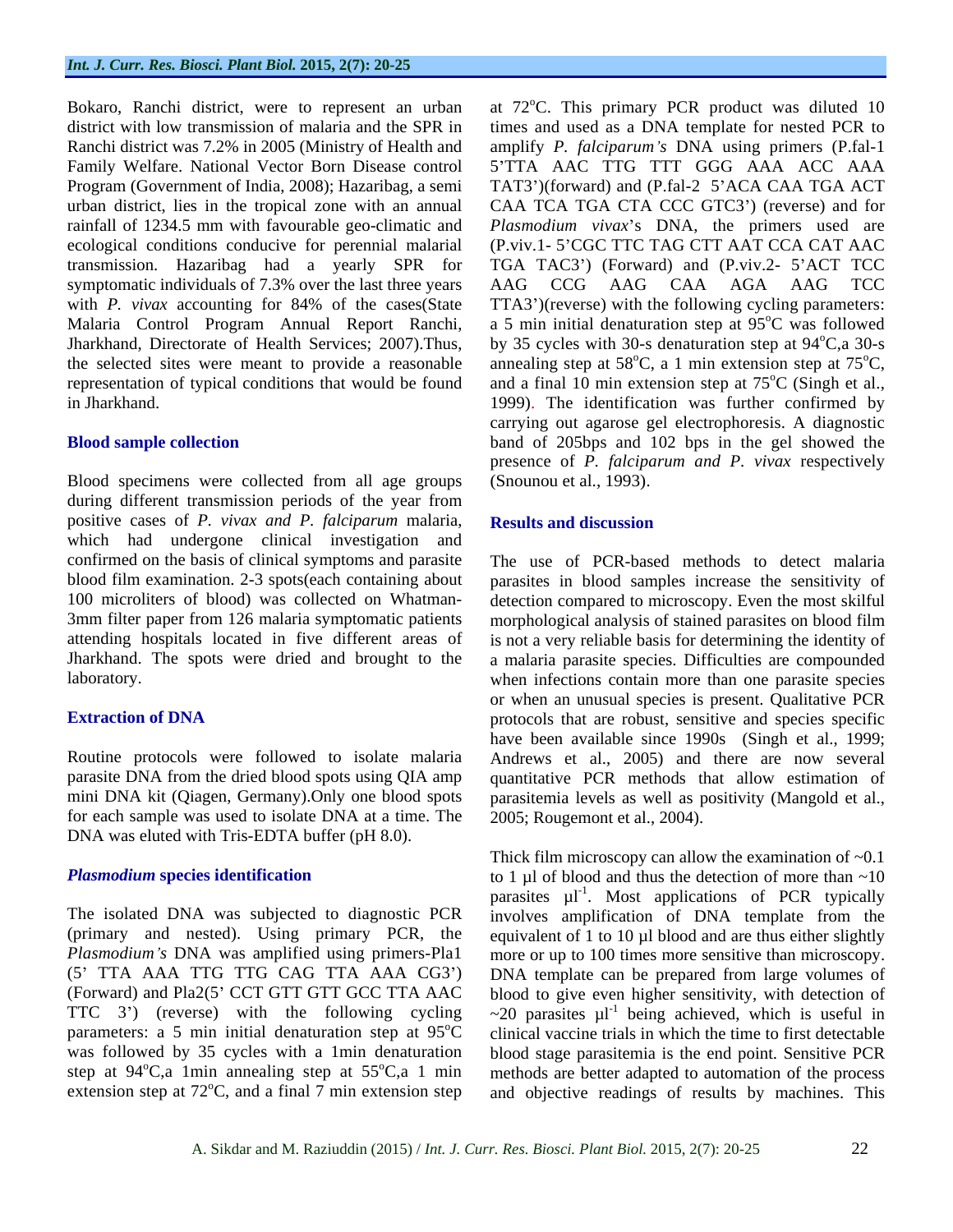252 samples, only 211(83.7%) were found to be infected comparatively. Apart from the geographical differences, with malaria parasites following PCR diagnostic assay the age differences have also found to affect the to *P. vivax* and only few cases were due to *P. falciparum*

potential makes them a valuable option for large-scale and mixed (Pv and Pf) infection. Taking all these five epidemiological studies. districts into consideration [Fig.1-5], Palamu (73.9%), In the present study, we have successfully isolated considerably high Pv infections. As far as maximum Pf genomic DNA of malaria parasites for all the 252 blood infection (19.4%) and mixed infection (12.9%) is samples from malaria symptomatic patients. Out of these concerned, Ranchi showed the higher prevalence (Table 1). As expected, majority of infections were due percentages of *P. vivax* and *P. falciparum* infections Bokaro (73.7%) and Latehar (71.2%) showed comparatively. Apart from the geographical differences,<br>the age differences have also found to affect the among males and females (Table 2).

**Table 1. Distribution and prevalence of** *Plasmodium Vivax* **(Pv) and** *Plasmodium falciparum* **(Pf) infections among the clinical samples collected from the five centres/hospitals across the endemic regions of Jharkhand.**

| Locality      | <b>No. of samples</b> | <b>Total infection</b> | No. of Pv<br>infection | No. of Pf infection | No. of Pv and Pf<br>infection |
|---------------|-----------------------|------------------------|------------------------|---------------------|-------------------------------|
| Hazaribag     |                       | 40(74%)                | $27(50\%)$             | $8(14.8\%)$         | 5(9.3%)                       |
| Ranchi        |                       | 54(87%)                | $34(54.8\%)$           | $12(19.4\%)$        | $8(12.9\%)$                   |
| <b>Bokaro</b> |                       | 30(78.9%)              | 28(73.7%)              | $2(5.3\%)$          | $0(0\%)$                      |
| Latehar       |                       | 48(92.3%)              | 37(71.2%)              | 7(13.5%)            | $4(7.7\%)$                    |
| Palamu        |                       | 39(84.8%)              | 34(73.9%)              | 4(8.7%)             | 1(2.20)<br>1(2.270)           |

## **Fig. 1: Relative distribution of Pv, Pf and mixed infections**















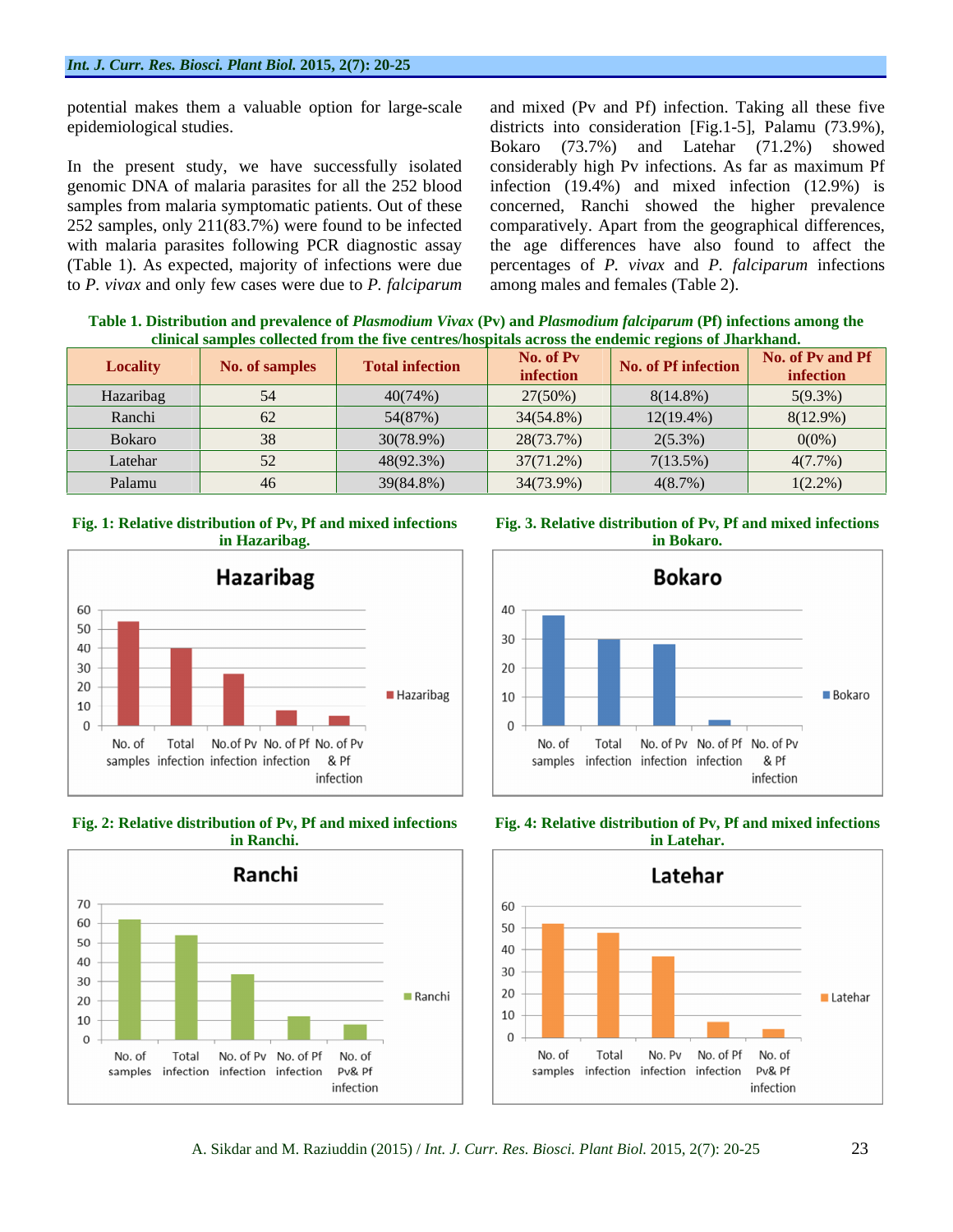| <b>Sampling site</b> |                     | Age range(min-max)                       |                 | No. of infected patients                                                                                                                                                                                                                     |         |
|----------------------|---------------------|------------------------------------------|-----------------|----------------------------------------------------------------------------------------------------------------------------------------------------------------------------------------------------------------------------------------------|---------|
| (sample size)        | Gender(sample size) |                                          | $P_{V}$         | <b>The Contract of the Contract of the Contract of the Contract of the Contract of the Contract of the Contract of the Contract of the Contract of the Contract of the Contract of the Contract of the Contract of the Contract </b><br>- FI | $Pv+Pf$ |
| Hazaribag (40)       | Male $(28)$         | (7 months-55 years)                      | 18              |                                                                                                                                                                                                                                              |         |
|                      | Female $(12)$       | (2 months-77 years)                      |                 |                                                                                                                                                                                                                                              |         |
| Ranchi $(54)$        | Male $(33)$         | $(3 \text{ years}-50 \text{ years})$     | $\cap$<br>د.∠   |                                                                                                                                                                                                                                              |         |
|                      | Female $(21)$       | $(5$ months-60 years)                    | 11              |                                                                                                                                                                                                                                              |         |
| Bokaro (30)          | Male $(19)$         | $(8$ months- 65 years)                   | 19              |                                                                                                                                                                                                                                              |         |
|                      | Female $(11)$       | (6 months-76 years)                      |                 |                                                                                                                                                                                                                                              |         |
| Latehar $(48)$       | Male $(21)$         | $(1$ year-80 years)                      | 20              |                                                                                                                                                                                                                                              |         |
|                      | Female $(27)$       | $(5 \text{ years} - 57 \text{ years})$   | 17              |                                                                                                                                                                                                                                              |         |
|                      | Male $(21)$         | (8 months-66 years)                      | 19              |                                                                                                                                                                                                                                              |         |
| Palamu $(39)$        | Female $(18)$       | $(1.8 \text{ years} - 71 \text{ years})$ | 15 <sup>7</sup> |                                                                                                                                                                                                                                              |         |

| Table 2. Patient details and differential malaria species infection in males and females of different age groups in five |  |
|--------------------------------------------------------------------------------------------------------------------------|--|
| regions of Jharkhand.                                                                                                    |  |

## **Fig. 5. Relative distribution of Pv, Pf and mixed infections**



Geographical and age differences influence the distribution of *P. falciparum* and *P. vivax* in endemic regions of Jharkhand. This work is a first step on the way to develop high-throughput parasite detection approaches for large scale field studies (Sethabutr et al., 1992). microsco<br>These findings may offer some evidence based 609-612. These findings may offer some evidence based guidelines in targeting malaria control efforts in this

This work was supported by Dr. Noor Alam (Head), University Department of Zoology, Vinoba Bhave University, Hazaribag and Dr. T.K Saha, Department of Biotechnology, Annada College, Hazaribag, Jharkhand.

Andrews, L., Andersen, D., Webster, S., Dunachie, R.M.,

**in Palamu.** malaria diagnosis and its use in malaria vaccine clinical trials. Am. J. Trop. Med. Hyg. 73, 191-198.

- Arai, M., Mizukoshi, C., Kubochi, F., Kakutani, T., Wataya, Y., 1994. Detection of *Plasmodium falciparum* in human blood by a nested polymerase chain reaction. Am. J. Trop. Med. Hyg. 51, 617-626.
- Barker, R.H.J., Banchongaksorn, T., Courval, J.M., Suwonkerd, W., Rimwungtragoon, K., Wirth, D.F., 1992. A simple method to detect *Plasmodium falciparum* directly from blood samples using the polymerase chain reaction. Am. J. Trop. Med. Hyg. 46, 416-426.
- **Conclusion** Mixed infections with *Plasmodium falciparum* and Black, J., Hommel, M., Snounou, G., Pinder, M., 1994. *P. malariae* and fever in malaria. Lancet 343, 1095.
	- Brown, A.E., Kain, K.C., Pipithkul, J., Webster, H.K., 1992. Demonstration by the polymerase chain reaction of mixed *Plasmodium falciparum* and *P. vivax* infections undetected by conventional microscopy. Trans. R. Soc. Trop. Med. Hyg. 86, 609-612.
- state. 1990. PCR detection of *Plasmodium falciparum* by Jaureguiberry, G., Hatin, I., d' Aurio, L., Galibert, G., oligonucleotide probes. Mol. Cell. Prob. 4, 409-414.
- **Acknowledgement** Khoo, A., Furata, T., Abdullah, N.R., Bah, N.A., Kojima, S., Wah, M.J., 1996. Nested polymerase chain reaction for detection of *Plasmodium falciparum* infection in Malaysia. Trans. Royal Soc. Trop. Med. Hyg. 90, 40-41.
- **References** K.L., 2005 Real time PCR for detection and Mangold, K.A., Manson, E.S., Koay, L., Stephens, M., Regner, R.B., Thomson, J., Peterson, L.R., Kaul, identification of *Plasmodium species*. J. Clin. Microbiol. 43, 2435-2440.
	- Walther, P., Bejon, A., Hunt-Cooke, Bergson, F., Roper, C., Elhassan, I.M., Hviid, L., Giha, H., Richardson, W.A., Babiker, H.A., 1996. Detection of